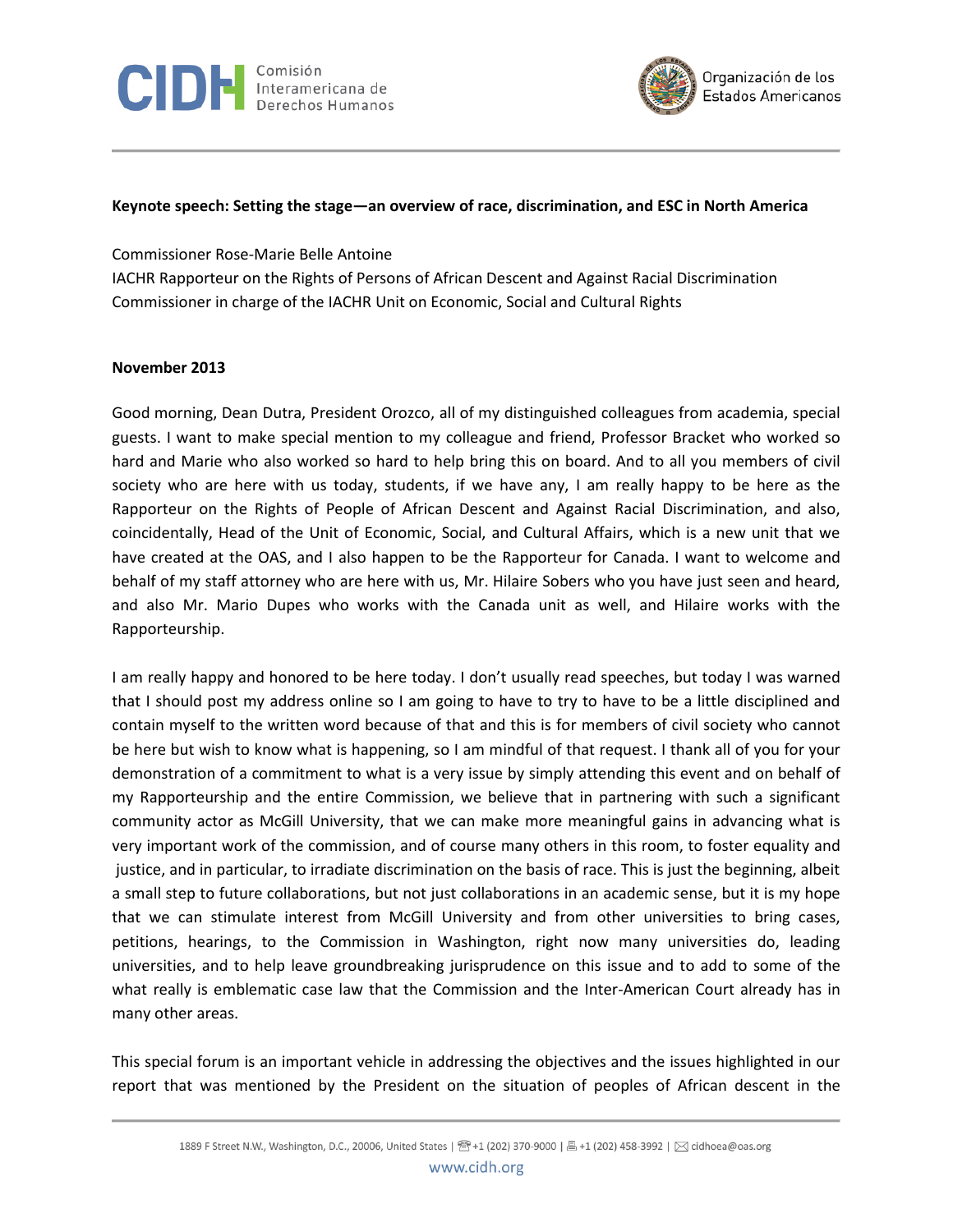Americas, and the background to that report really was the regional conference to the world conference against racial discrimination held in 2000, which provoked the governments of the Americas to advance substantively towards the establishment of a conceptual framework in order to raise the visibility of persons of Afro-Descent and to recognize the persistence of racism and of course to work towards eliminating it. The Rapporteurship was created in 2005, one of the more recent ones, to respond to this need, and of course our first report in 2012.

The problem of invisibility is very much a focus of that report, it aims at "increasing visibility on these issues" and the report and forums such as these help to support this objective and indeed the ownership of human rights by persons of African descent in the Americas and also other minority groups such as indigenous peoples who are represented here as well, to give a strengthening and to give persons of African descent a tool for empowerment.

Although invisibility is such an important theme, in another sense the issues that we are speaking about in this forum intertwine with economic, social, and cultural rights, so the interplay between race and economic, social, and cultural rights, in a sense is anything but invisible. We could say for example that the inequities, especially when we are talking about economic, social, and cultural rights, are glaringly obvious, and that I think is one of the contradictions, or perhaps the paradoxes. I also wanted to mention, as I speak here in Canada, I cannot help but be reminded that the black power movement of the 1970s in which many ways revolutionized attitudes about race in the Caribbean and certainly my home place [Trinidad and Tobago], started right here in Canada, at Canadian universities. I don't know how many of you are aware of that, and I think that that is good proof that academia can indeed propel real change, so we are not just about talk shops [?].

So we will ask why, in 2013, at a time in North America, a sub region which stands as a beacon for democracy, where there are adequate laws in place, should we wish to speak in a general way about race? We often hear, "race is no longer relevant," "we have equality, don't we?" "It's no longer about race, it's about class." These are some of the refrains that one hears when the subject of race is raised. Race discrimination is a subject on which everyone is eager to agree that yes, it is wrong, but few are willing to actively engage in further progress, or even to debate the issues. Why the deafening silence? Is it because of a genuine belief that enough progress has been made, a tacit acceptance that nothing else can be done, or is it simply a case of willful blindness? The problem of invisibility as a significant obstacle in achieving progress to what actually equality, meaningful equality, remains, and so this paradox. Racist discrimination continues to go largely unacknowledged, the inequities clearly stratified by race in the context of tangible economic rights are increasingly apparent. Persons of African descent and indigenous peoples are relegated to the worst schools, have inferior health programs, the worst paying jobs. Surely, the question of invisibility may mean different things to different groups of people of African descent. For example, on the one end of the spectrum, in the Caribbean where we do have a majority in terms of persons of African descent, and equality has been a historical goal, at this time the debate seems to be somewhat diluted because of the advent of self-governments and the initiative of education, there's a perception that formal equality has been achieved. And so invisibility here is really